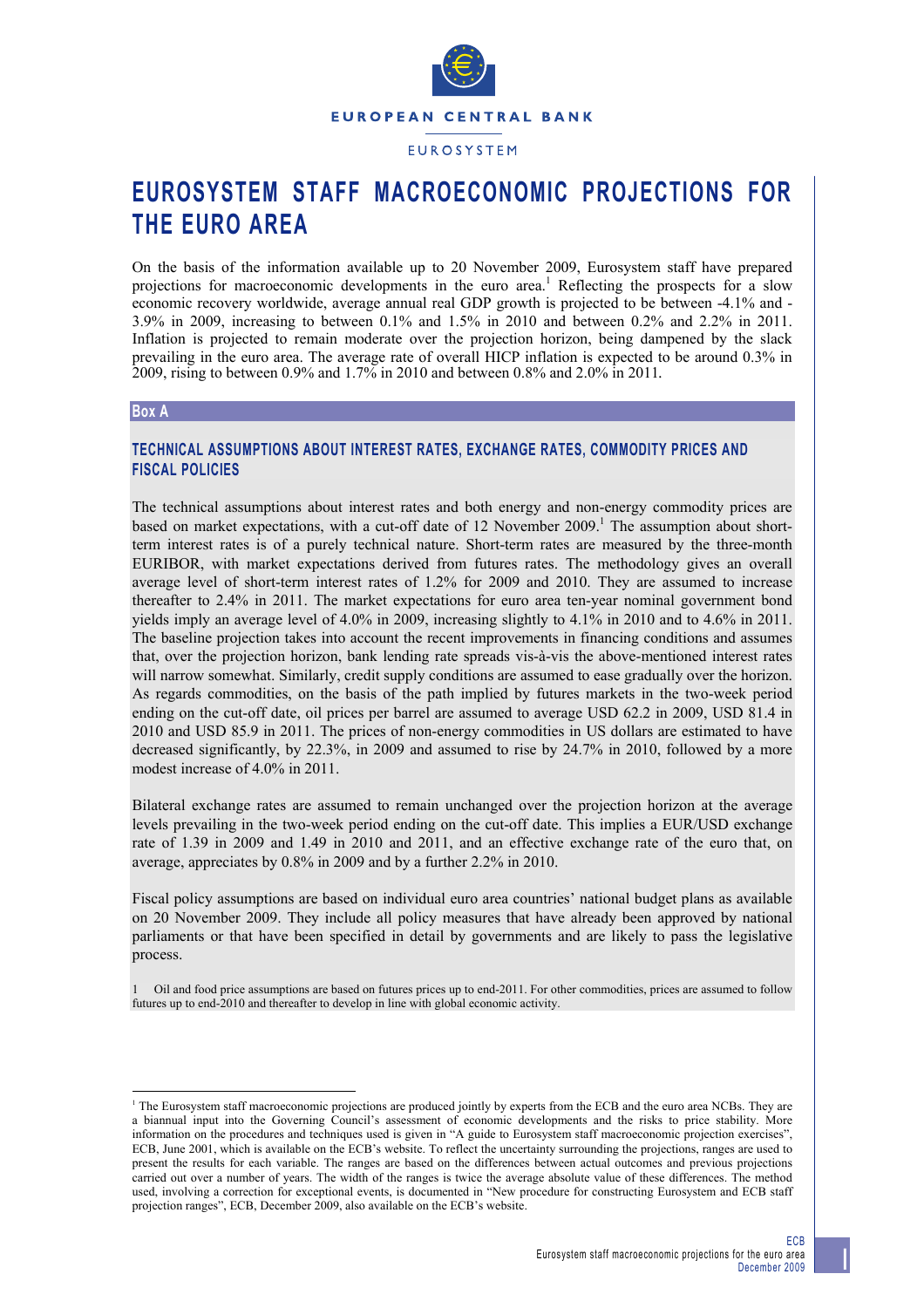## **THE INTERNATIONAL ENVIRONMENT**

The global economic outlook continues to show signs of improvement, with the turning-point towards a recovery having emerged in the second quarter of 2009. In the near term, the recovery is expected to be uneven, as it is being driven primarily by the impact of monetary and fiscal stimuli, the rebound in trade and the inventory cycle. While some of the factors have only a temporary impact, the gradual improvement in financing conditions is expected to provide more lasting support to the projected global recovery. Overall, global economic growth is expected to remain below past trends over the whole projection horizon, as advanced economies in particular experience a subdued recovery, being persistently affected by the crisis. World real GDP outside the euro area is estimated to have fallen by 0.6% on average in 2009, but is assumed to grow by 3.5% in 2010 and 3.9% in 2011. Growth in the euro area's export markets is estimated to have fallen even more strongly in 2009, by 12.2%, and is assumed to recover to 4.2% in 2010 and 4.7% in 2011.

# **REAL GDP GROWTH PROJECTIONS**

Euro area real GDP growth returned to positive territory in the third quarter of 2009, with real GDP rising for the first time since the first quarter of 2008. Available evidence suggests that a number of factors may have boosted growth, such as fiscal stimulus packages, the inventory cycle and the acceleration of trade. Once those partly temporary factors reverse, in early 2010, GDP growth is expected to moderate again. Over the full projection horizon until 2011, activity is projected to be gradually supported by exports and by stronger domestic demand. The lagged effects of monetary policy actions and of the significant efforts to restore the functioning of the financial system support the recovery over the projection horizon. Growth is, however, expected to remain on a weaker path than before the recession, owing to the need for balance sheet repair in various sectors and the fact that consumption is dampened by weak labour market prospects. In annual terms, after growing by 0.5% in 2008, real GDP growth is projected to be between -4.1% and -3.9% in 2009, picking up to between 0.1% and 1.5% in 2010 and between 0.2% and 2.2% in 2011.

In more detail, among the domestic components of GDP, total investment is expected to decline until the beginning of 2011, albeit at a diminishing pace. Non-residential private investment is assumed to be constrained by low capacity utilisation, weak demand, high uncertainty and subdued profits. Residential investment is projected to be dampened by ongoing adjustments in housing markets in some countries. In line with the fiscal packages announced in several euro area countries, government investment in real terms is assumed to grow strongly in 2009 and 2010, before declining the following year.

Private consumption growth is also expected to be subdued. Real labour income is projected to fall over most of the projection horizon, although real incomes are expected to be supported by moderate wage increases, low inflation and government transfers. In addition, the rise in precautionary saving observed in the course of 2009 – in a context of economic uncertainty, increasing unemployment and moderating house prices – is projected to be unwound only to some extent over the projection horizon.

ECB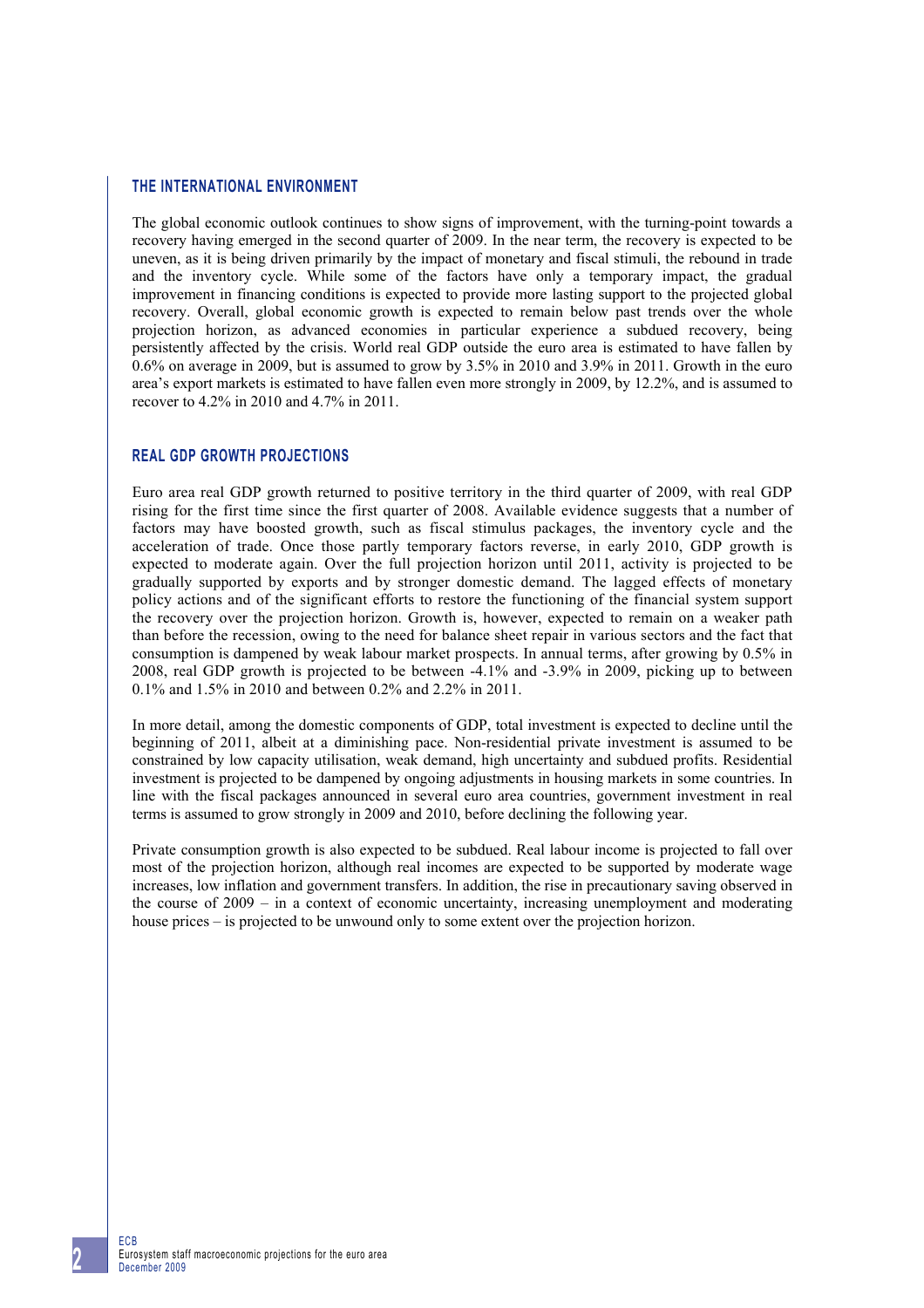#### **Table 1 Macroeconomic projections for the euro area**

(average annual percentage changes)  $^{1), 2)}$ 

|                               | 2008   | 2009            | 2010          | 2011         |
|-------------------------------|--------|-----------------|---------------|--------------|
| <b>HICP</b>                   | 3.3    | $0.3 - 0.3$     | $0.9 - 1.7$   | $0.8 - 2.0$  |
|                               |        |                 |               |              |
| Real GDP                      | 0.5    | $-4.1 - -3.9$   | $0.1 - 1.5$   | $0.2 - 2.2$  |
| Private consumption           | 0.4    | $-1.2 - -1.0$   | $-0.2 - 0.8$  | $0.2 - 1.8$  |
| Government consumption        | 2.0    | $2.2 - 3.0$     | $0.5 - 1.7$   | $0.4 - 1.8$  |
| Gross fixed capital formation | $-0.6$ | $-11.3 - -10.5$ | $-3.1 - -0.1$ | $-1.7 - 2.3$ |
| Exports (goods and services)  | 0.8    | $-14.5 - -12.5$ | $0.6 - 5.6$   | $0.7 - 6.5$  |
| Imports (goods and services)  | 0.9    | $-12.6 - -11.0$ | $04 - 46$     | $0.8 - 5.4$  |

1) The projections for real GDP and its components refer to working day-adjusted data. The projections for exports and imports include intra-euro area trade.

2) The reported figures include Slovakia already in 2008, except with regard to the HICP, where they include Slovakia only from 2009. The average annual percentage changes for 2009 are based on a euro area composition that includes Slovakia already in 2008.

Following sharp declines at the turn of the year, euro area exports started to rebound in mid-2009. A gradual recovery in exports is projected, supported by foreign demand growth, although price competitiveness is expected to weigh somewhat on exports. Euro area imports have decreased markedly in the course of 2009, but are projected to recover in the following two years as final demand picks up. As the projected decline in exports is even stronger than that in imports for 2009, net trade contributes significantly to the decline in GDP in 2009. Slightly positive net trade contributions are expected from 2010 onwards.

Reflecting the lagged adjustment to the sharp drop in output experienced until mid-2009 and the projected weakness in economic activity, total hours worked in the euro area are expected to decline until 2011. While the corresponding adjustment initially arises mostly through a reduction in hours per head, it is increasingly expected to weigh on the number of persons employed. Labour demand is also projected to be dampened by downward wage rigidities in the context of the sharp downturn in activity. Reflecting the fall in employment, the unemployment rate is expected to increase over the projection horizon.

The crisis is expected to dampen potential growth over the projection horizon. The fall in potential growth reflects the inevitable rise in structural unemployment, lower participation rates and the strong decline in investment, which will weigh on the capital stock. The magnitude of these effects, however, is very uncertain and projections of potential growth, and accordingly of the output gap, are surrounded by an even higher degree of uncertainty than usual. This notwithstanding, the estimated output gap is expected to remain significantly negative over the projection horizon.<sup>2</sup>

## **PRICE AND COST PROJECTIONS**

l

After reaching a low of -0.4% in the third quarter of 2009, annual HICP inflation is expected to turn positive in the fourth quarter of 2009. This pattern is mostly due to strong base effects arising from past falls in commodity prices. Thereafter, inflation is expected to remain moderate, being dampened by the slack prevailing in the euro area. The average annual inflation rate is estimated to be around 0.3% in 2009, and is projected to rise to between 0.9% and 1.7% in 2010, and between 0.8% and 2.0% in 2011. The annual rate of change in the HICP excluding energy is expected to follow a downward pattern until 2010, reflecting the weakness of aggregate demand, and to remain at moderate levels in 2011.

In more detail, the decline in external price pressures observed during 2009 is expected to reverse in the near future, reflecting mainly the assumed path of commodity prices but also a pick-up in competitors' prices. Turning to domestic price pressures, wage pressures have fallen markedly in the course of 2009, in

<sup>&</sup>lt;sup>2</sup> See the box entitled "Potential output estimates for the euro area" in the July 2009 issue of the Monthly Bulletin.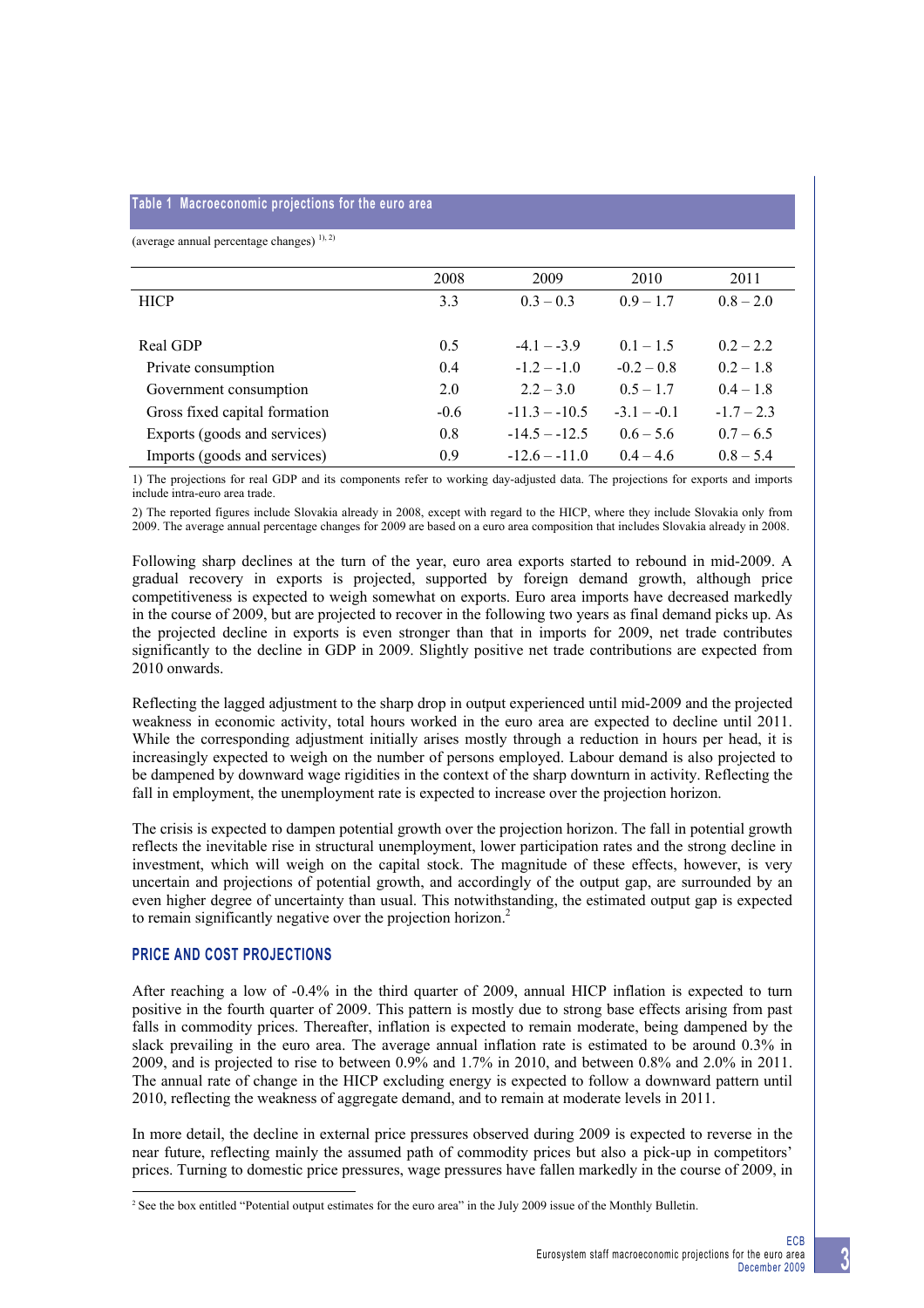view of the deterioration of the labour market and the fall in inflation. Looking ahead, wage growth is projected to remain moderate. However, annual unit labour cost growth has risen sharply in 2009, largely owing to the decline in productivity and to the fact that wages have reacted only slowly to the fall in economic activity. Looking ahead, given that productivity should rebound with the cyclical improvement, unit labour costs are projected to decline in 2010 and to rebound only moderately in 2011. While profit margins have largely absorbed the sharp increase in unit labour costs in 2009, they are expected to grow again later in the projection period as companies try to recover part of the earlier decline when activity gradually picks up.

# **COMPARISON WITH THE SEPTEMBER 2009 PROJECTIONS**

With regard to real GDP growth, the projection range for 2009 has been slightly narrowed compared with that published in the September 2009 issue of the Monthly Bulletin. The range for 2010 has been revised upwards. This reflects, in part, the carry-over from revisions for the end of 2009.

With regard to HICP inflation, the figure for 2009 is within the range published in September 2009, while the range for 2010 is now somewhat higher.

# **Table 2 Comparison with the September 2009 projections**

(average annual percentage changes)

|                           | 2009        | 2010         |
|---------------------------|-------------|--------------|
| Real GDP – September 2009 | $-44 - -38$ | $-0.5 - 0.9$ |
| Real GDP – December 2009  | $-41 - -39$ | $0.1 - 1.5$  |
|                           |             |              |
| HICP – September 2009     | $0.2 - 0.6$ | $0.8 - 1.6$  |
| HICP – December 2009      | $03 - 03$   | $0.9 - 1.7$  |

#### **Box B**

### **FORECASTS BY OTHER INSTITUTIONS**

A number of forecasts for the euro area are available from both international organisations and private sector institutions. However, these forecasts are not strictly comparable with one another or with the Eurosystem staff macroeconomic projections, as they were finalised at different points in time. Additionally, they use different (partly unspecified) methods to derive assumptions for fiscal, financial and external variables, including oil and other commodity prices. Finally, there are differences in working day adjustment methods across different forecasts (see the table below).

In the forecasts currently available from other institutions, euro area real GDP is expected to fall by between 3.8% and 4.2% in 2009. GDP growth is expected thereafter to be positive, ranging between 0.3% and 1.2% in 2010 and between 1.3% and 1.7% in 2011. All these forecasts are broadly in line with the ranges of the Eurosystem staff projections.

As regards inflation, available forecasts from other institutions anticipate average annual HICP inflation to be between 0.2% and 0.3% in 2009, between 0.8% and 1.2% in 2010, and between 0.7% and 1.6% in 2011. These forecasts for inflation are broadly in line with the ranges of the Eurosystem staff projections.